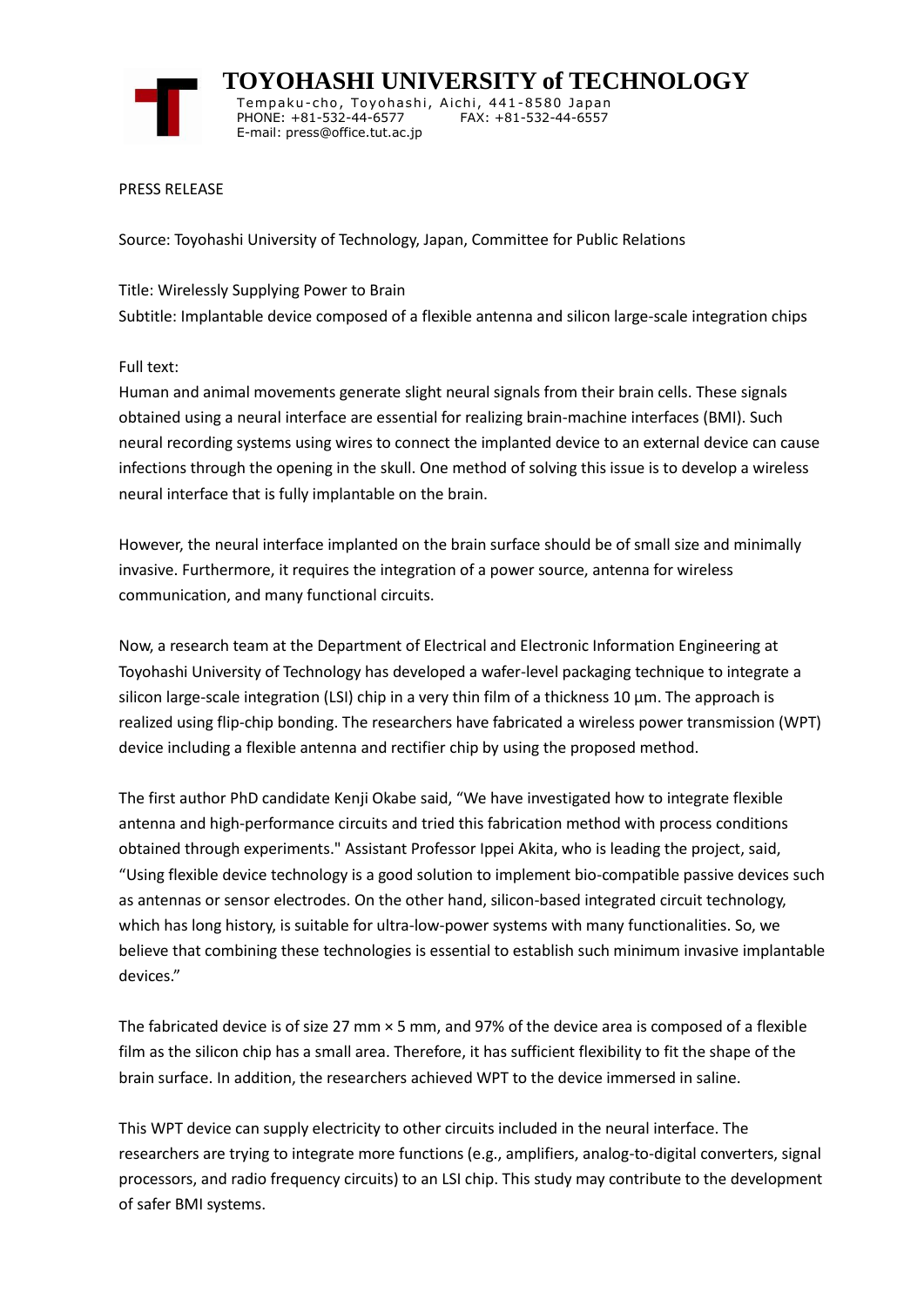

 **TOYOHASHI UNIVERSITY of TECHNOLOGY** Temp aku-cho , To y oha s hi , Ai chi , 441-8580 Jap an PHONE: +81-532-44-6577 E-mail: press@office.tut.ac.jp

Funding agency:

This work is partially supported by Grants-in-Aid for Scientific Research (A) #25249047, Young Scientists (A) #15H05525, and (B) #25820141 from the Japan Society for the Promotion of Science.

Reference:

Kenji Okabe, Horagodage Prabhath Jeewan, Shota Yamagiwa, Takeshi Kawano, Makoto Ishida, and Ippei Akita (2015). Co-design method and wafer-level packaging technique of thin-film flexible antenna and silicon CMOS rectifier chips for wireless-powered neural interface systems, Sensors, Article first published online: 16 Dec., 15(12), 31821-32. DOI: 10.3390/s151229885.

Further information Toyohashi University of Technology 1-1 Hibarigaoka, Tempaku, Toyohashi, Aichi Prefecture, 441-8580, JAPAN Inquiries: Committee for Public Relations E-mail: press@office.tut.ac.jp

Toyohashi University of Technology founded in 1976 as a National University of Japan is a research institute in the fields of mechanical engineering, advanced electronics, information sciences, life sciences, and architecture.

Website[: http://www.tut.ac.jp/english/](https://www.tut.ac.jp/english/)



Caption: Fabricated wireless power transmission device with a flexible antenna and a CMOS rectifier chip (97% of the flexible device area is composed of a flexible film of thickness 10 μm)